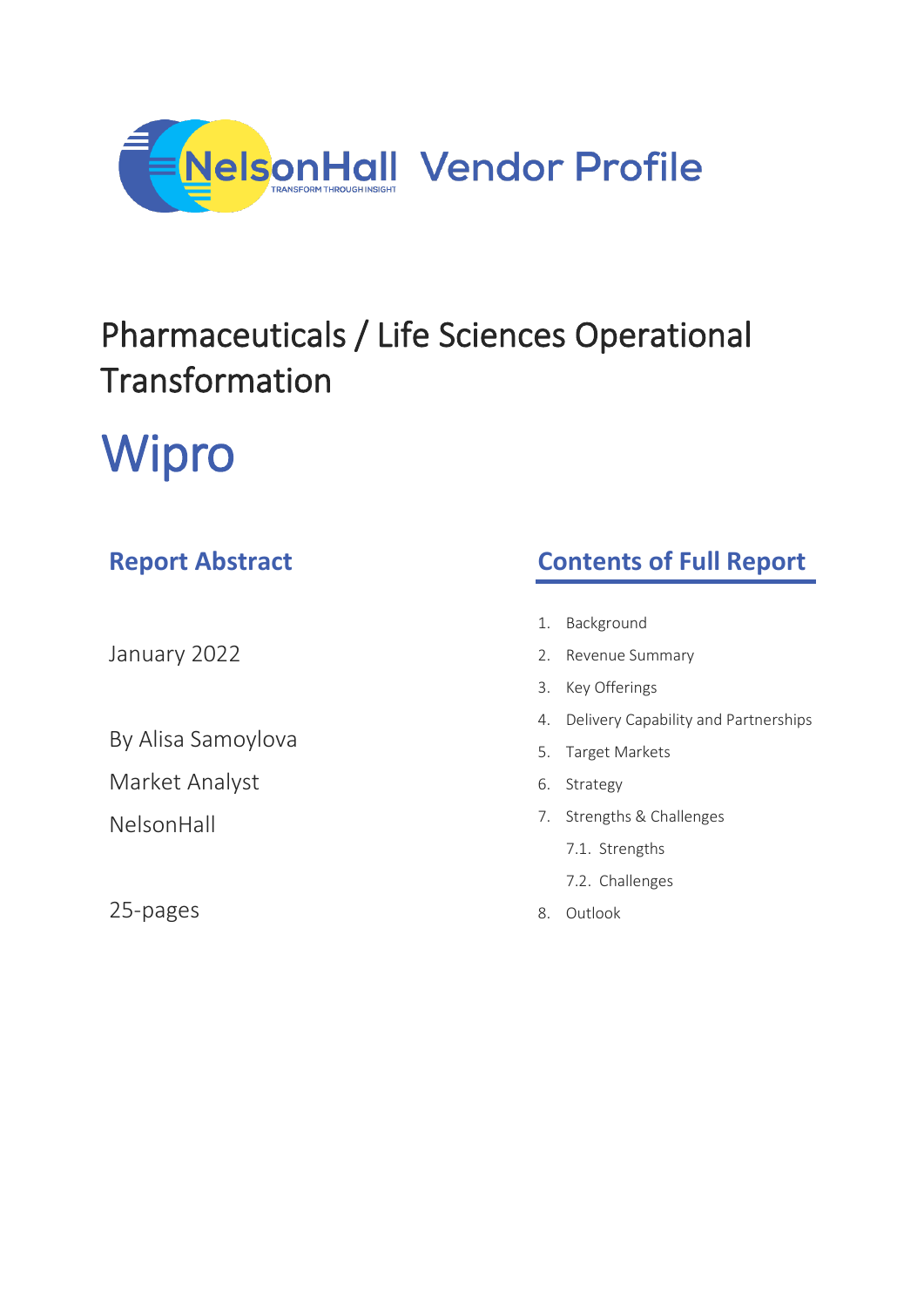

#### **Who is This Vendor Assessment For?**

NelsonHall's pharmaceuticals / life sciences operational transformation profile on Wipro is a comprehensive assessment of Wipros offerings and capabilities, designed for:

- Sourcing managers monitoring the capabilities of existing suppliers of pharmaceuticals / life sciences operational transformation services and identifying vendor suitability for operational transformation services RFPs
- Vendor marketing, sales, and business managers looking to benchmark themselves against their peers
- Financial analysts and investors specializing in the pharmaceuticals / life sciences services sector.

### **Key Findings & Highlights**

Wipro focuses on the entire healthcare and life sciences ecosystem comprised of patients, physicians, payors, pharmaceutical companies, providers, pharmacists, and regulatory agencies. Wipro's offerings cover the end-to-end pharmaceuticals/life sciences value chain. Wipro brings both the partner ecosystem, in-house tools, and Wipro IPs in any engagement.

Typically Wipro works with the client in the following way:

- Identifies business problems together with the client
- Prioritizes and selects the problems to address
- Forms agile teams together with client resources
- Composes the acceleration cell by innovation orchestration
- Makes innovation sprints for solution creation together with start-up partners
- Graduates successful experiments to innovation projects and gives feedback from any futile experiments.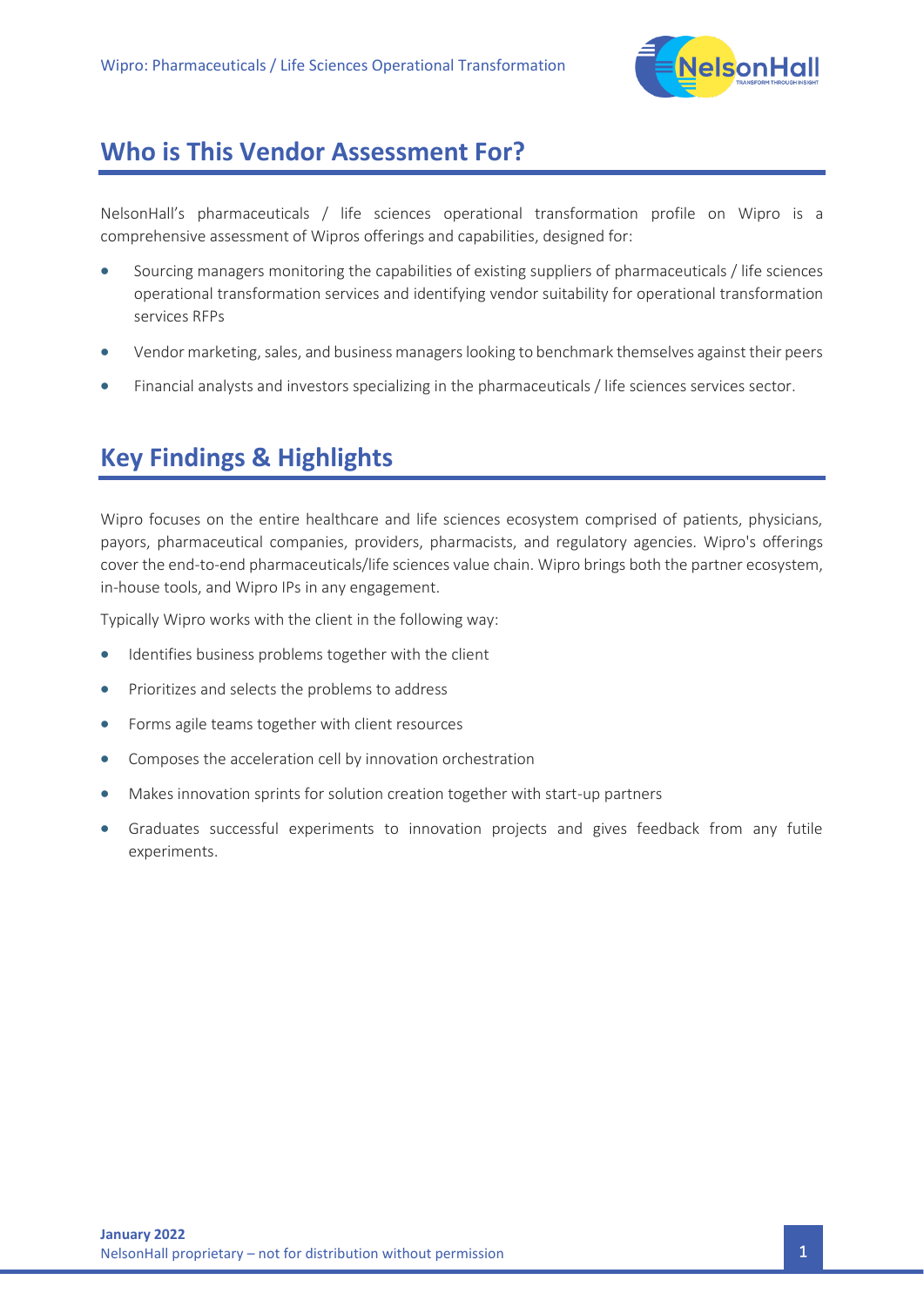

### **Scope of the Report**

The report provides a comprehensive and objective analysis of Wipro's pharmaceuticals / life sciences operational transformation offerings and capabilities, and market and financial strengths, including:

- Identification of the company's strategy, emphasis, and new developments
- Analysis of the company's strengths, weaknesses, and outlook
- Revenue estimates
- Analysis of the profile of the company's customer base, including the company's targeting strategy and examples of current contracts
- Analysis of the company's offerings and key service components
- Analysis of the company's delivery organization, including the location of delivery locations.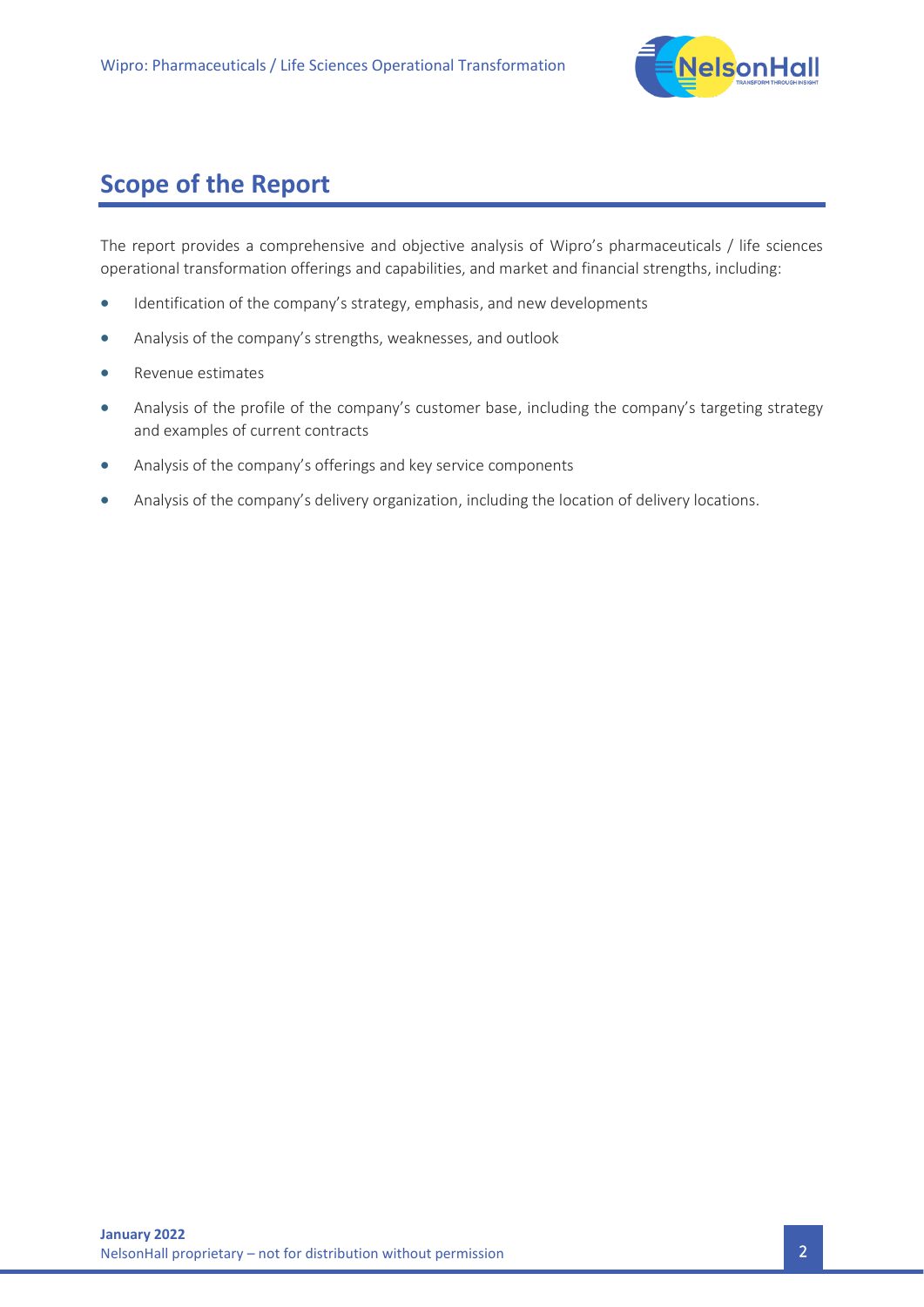

### **Pharmaceuticals / Life Sciences Operational Transformation Vendor Assessments also Available for:**

Atos Conduent Genpact Infostretch Tech Mahindra